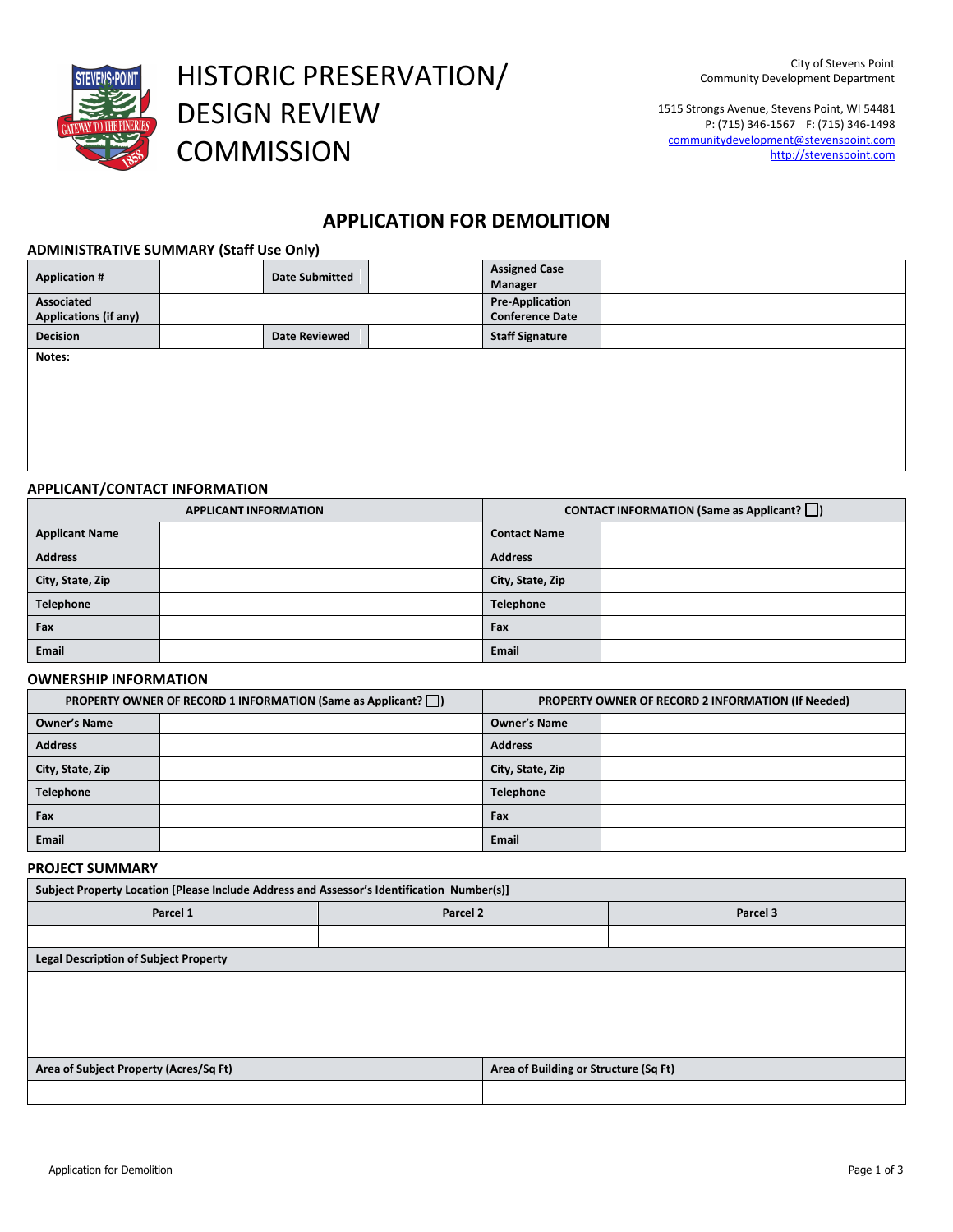| <b>Current Zoning District(s)</b>                                                                                                                                                        |                                                                                                                                                                    |  | Current Historic District(s) - Local, State, National |  |
|------------------------------------------------------------------------------------------------------------------------------------------------------------------------------------------|--------------------------------------------------------------------------------------------------------------------------------------------------------------------|--|-------------------------------------------------------|--|
|                                                                                                                                                                                          |                                                                                                                                                                    |  |                                                       |  |
| <b>Designated Future Land Use Category</b>                                                                                                                                               | <b>Current Use of Property</b>                                                                                                                                     |  | <b>Proposed Use of Property</b>                       |  |
| additional pages if necessary)                                                                                                                                                           | Briefly describe the property and building(s) Please also provide reasoning for the demolition request, along with the time schedule (if any) for demolition. (Use |  |                                                       |  |
|                                                                                                                                                                                          |                                                                                                                                                                    |  |                                                       |  |
|                                                                                                                                                                                          |                                                                                                                                                                    |  |                                                       |  |
|                                                                                                                                                                                          |                                                                                                                                                                    |  |                                                       |  |
| Please describe the building or structures architectural or historical significance (if any).                                                                                            |                                                                                                                                                                    |  |                                                       |  |
|                                                                                                                                                                                          |                                                                                                                                                                    |  |                                                       |  |
|                                                                                                                                                                                          |                                                                                                                                                                    |  |                                                       |  |
|                                                                                                                                                                                          |                                                                                                                                                                    |  |                                                       |  |
|                                                                                                                                                                                          |                                                                                                                                                                    |  |                                                       |  |
| Does the building or structure contribute to the architectural or historic character of the historic district as a whole?                                                                |                                                                                                                                                                    |  |                                                       |  |
|                                                                                                                                                                                          |                                                                                                                                                                    |  |                                                       |  |
|                                                                                                                                                                                          |                                                                                                                                                                    |  |                                                       |  |
|                                                                                                                                                                                          |                                                                                                                                                                    |  |                                                       |  |
|                                                                                                                                                                                          |                                                                                                                                                                    |  |                                                       |  |
| Does the building or structure display old, unusual or uncommon design, texture, and/or materials?                                                                                       |                                                                                                                                                                    |  |                                                       |  |
|                                                                                                                                                                                          |                                                                                                                                                                    |  |                                                       |  |
|                                                                                                                                                                                          |                                                                                                                                                                    |  |                                                       |  |
|                                                                                                                                                                                          |                                                                                                                                                                    |  |                                                       |  |
|                                                                                                                                                                                          |                                                                                                                                                                    |  |                                                       |  |
| Does the building or structure promote or encourage the study of American history, architecture and design or assist in developing an understanding of American<br>culture and heritage? |                                                                                                                                                                    |  |                                                       |  |
|                                                                                                                                                                                          |                                                                                                                                                                    |  |                                                       |  |
|                                                                                                                                                                                          |                                                                                                                                                                    |  |                                                       |  |
|                                                                                                                                                                                          |                                                                                                                                                                    |  |                                                       |  |
|                                                                                                                                                                                          |                                                                                                                                                                    |  |                                                       |  |
| Describe the building or structures current condition and provide rationale and cause (if any) for its current state. Photographs are encouraged.                                        |                                                                                                                                                                    |  |                                                       |  |
|                                                                                                                                                                                          |                                                                                                                                                                    |  |                                                       |  |
|                                                                                                                                                                                          |                                                                                                                                                                    |  |                                                       |  |
|                                                                                                                                                                                          |                                                                                                                                                                    |  |                                                       |  |
|                                                                                                                                                                                          |                                                                                                                                                                    |  |                                                       |  |
| What is the anticipated land use or proposed development (if any) for the property?                                                                                                      |                                                                                                                                                                    |  |                                                       |  |
|                                                                                                                                                                                          |                                                                                                                                                                    |  |                                                       |  |
|                                                                                                                                                                                          |                                                                                                                                                                    |  |                                                       |  |
|                                                                                                                                                                                          |                                                                                                                                                                    |  |                                                       |  |
|                                                                                                                                                                                          |                                                                                                                                                                    |  |                                                       |  |